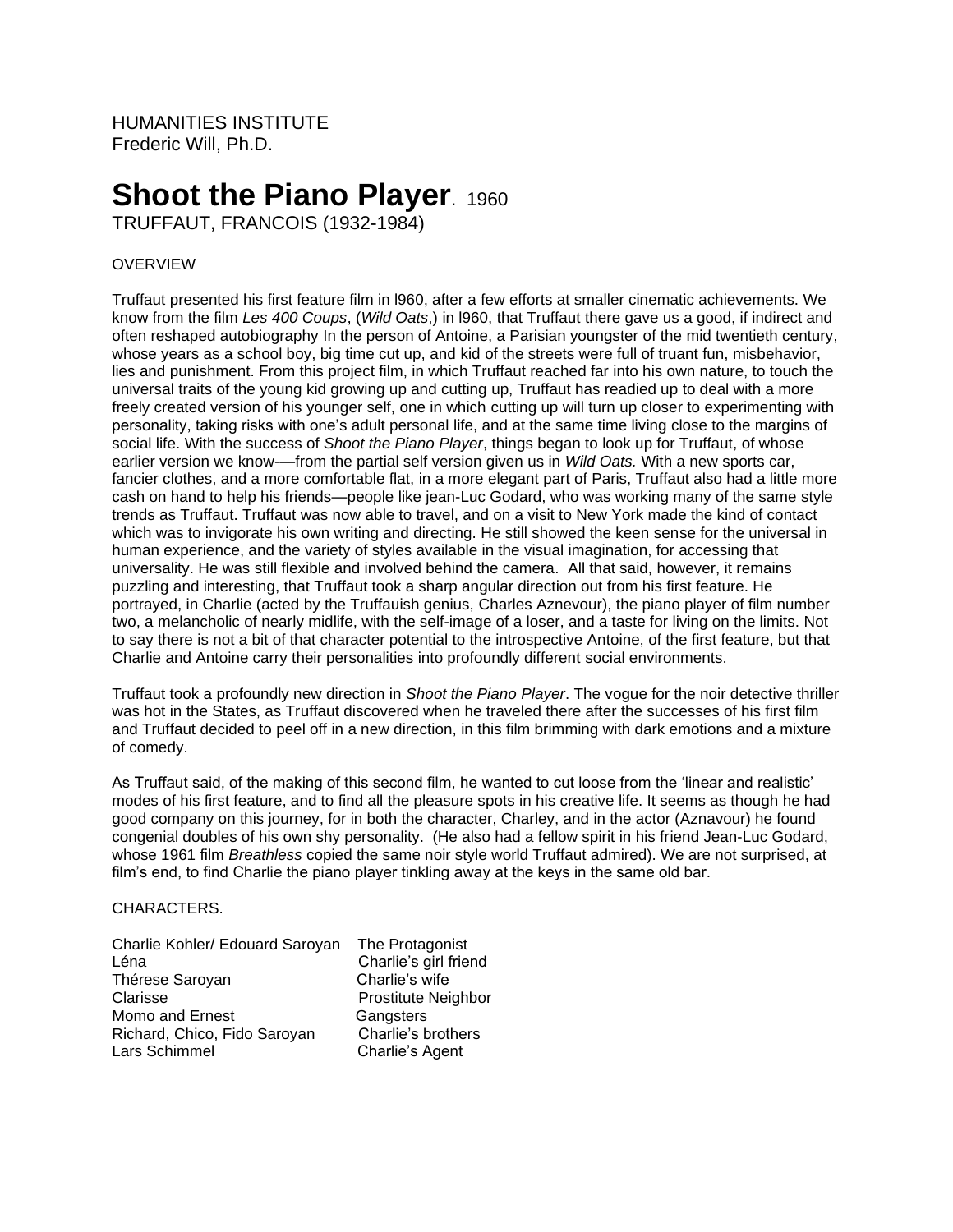## SYNOPSIS.

The film opens on a dark city street, with Chico, Charlie's younger criminal brother, who has had too much to drink, running into a lamppost, accepting a passerby's help to stand up, and getting caught up in a lengthy discussion about marriage, with the amiable chatterbox who is returning to his house. Truffaut takes this contretemps. as a work point from which to let his whole film build itself. It turns out that Chico's brother is on the run, wanted by two gangsters for money he owes them, and that the melancholy man who is the piano player, in the late night bar, to which Chico escapes, has a secret past which involves him with classical piano music, at which he has had a past life of brilliant performances. A screwy and complex start, which has plenty of fun with us before it ends, and makes the serious point, when it comes to a halt, that it is very hard for a good guy like the piano player to escape his past.

The outflowering development of the theme grows from the initial bar scene, and finds Charlie, the piano player, caught up in a web of erotics, that entangles him with a suicide—his first wife; a new love, the dark underworld of gangsters collecting 'unpaid debts,' the vitality of children, the difficulty of overcoming shyness, and finally the inescapability of his own past, his violence involved gloominess, in which the goofiness of the film's beginning is absorbed.

## STORY.

**Midnigh**t. The film opens onto a skidding scenario of city midnight, screeching tires, dark flashes of light from a light pole, and a guy scrambling out of his smashed vehicle. He is helped to his feet by a passerby, who engages him in long reflections on love and marriage. Chico, still in accident mode, makes his way to a brightly lighted bar, fleeing—as we now see—a couple of gangsters who are trying to collect payback on robbery proceeds.

**Piano player**. As it happens, Charlie, the older brother of Chico the one who is fleeing, is the piano player in the bar. (He is being played by Charles Aznavour, a mournful/tragic actor, who gives us instant insight into the comic-tragic tone of the film.) He is once more to be the victim of his family, whose underworld connections have caused him much loss in the past; he is in an earlier life a renowned classical pianist, with a beautiful wife, but he has been brought down by his family, and cannot escape its connections. He is inevitably involved, in the bar scene which he is playing for, with the obligation to help his brother escape.

**Romance**. At the end of the night in the bar, Charlie walks home with Lena, the waitress who is in love with him. He is shy, reluctant—for example—to put his arm around her, but they do go home together and make out. The next morning the pair of them are snatched up the two crooks of the previous night, who drive off with the couple into the midmorning traffic. There follows a goofy conversation, in which the two 'crazy crooks' banter unexpectedly about everything but the topic at hand, payback. A cop stops the car en route, and the two captives get away, go back to Lena's flat, and there Charlie tells her the story of his life, his piano career, his tragic involvement with his first wife, and the suicide of his beautiful wife. When we learn that Charlie's first wife had betrayed him with Lars, we realize why she had never been able to give herself truly to Charley, and how deeply that betrayal destroyed both members of the marriage, hers by suicide, Charley's by loss of trust, and eventual giving in again to the family doom which appears to have cut him off from further relationships with women.

**Prospects.** Deeply in love with each other, Charlie and Lena determine to leave their jobs and start on a new life together. The couple return to the bar, as they arrange their new life, but the jealous bartender attacks Charlie, and, in a fateful brawl, Charlie stabs and kills him, and is now himself a murderer, caught up in the same circle of crime as two of his brothers.

**Finale.** Meanwhile, Charlie's younger brother, Fido, is kidnapped by the two gangsters, Momo and Ernest. Charley by now a profound loser, realizes that he can never escape his past. He makes his way to his brother's hideout in the snowy woods. When the crooks arrive a shoot out takes place, and the rest is tragic history. Lena is dead, and Charley will return the next morning to work at the bar.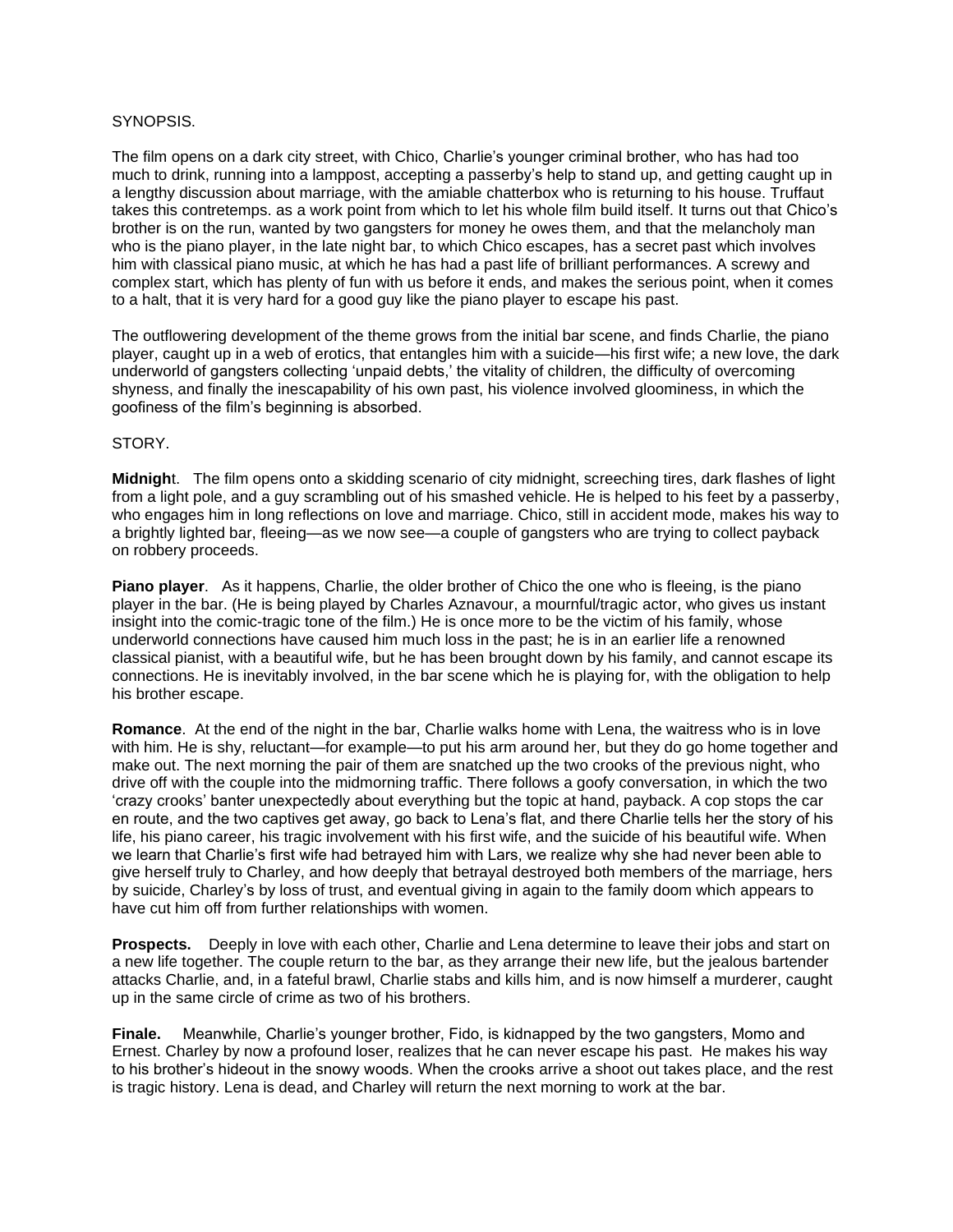#### THEMES

**Crime** Charlie has been at the height of the urban artistic scene. Though his way is opened by the venality of his wife, we assume Charlie is the real thing, a true artist. He could have made it on his own. However, he has a dooming family background, tainted with crime; he has sought refuge in a honky tonk bar, but he does not escape his heritage, for his brother, on the lam, finds him out, needs his help. From that point on Charlie is wound up in the network of incidents involving his brothers and eventually himself, an unintentional murderer.

**Love** Charlie's wife. Therese, catches the eye of Lars, the musical impresario, who holds the key to a future for Charlie. Therese sleeps with Lars, and lo and behold Charlie finds himself onstage before a loudly applauding audience. Therese is reluctant, hates what she is doing, but out of love, of a sacrificial sort, she sells herself.

**Guilt.** Therese suffers guilt after sleeping with Lars, and though she is proud of Charlie, she is ultimately so depressed by guilt that she cannot value her life, and kills herself, by jumping off a balcony.

**Jealousy**. Plyne, the restaurant employee at the bar where Charlie plays, is desperately jealous of Charlie, whom he views as a rival for the affection of Lena, the bar girl in the place. He tries to kill Charlie, but is himself killed by Charlie.

**Past-memories**. Both Charlie and Therese, his wife, are haunted by the memories of their past together. Her sense of guilt, at sleeping with Lars, brings her to kill herself. Charlie has a fleeting stage life to lure him toward his past; as well as the torture of recalling his wife's suicide.

**Farce.** Truffaut determined, for his second feature film, to write at his own pleasure—to mingle time sequences, to change paces, to blend comic, even the farcical, with a 'tragical' theme. There is something farcical, in the first place, about the exaggeratedly melancholy appearance of Charlie/Charles Aznavour, the piano player on whom the tragic weight of the story comes down. But the sense of the farcical pervades the film. The two gangsters who kidnap Charley and Lena, as the couple leaves Charlie's apartment on their first night together, discuss everything in the world except the kidnapping business before them. They chatter like standup comedians. Charlie's efforts, to decide whether to put his arm around Lena, diffuse comedy right through the romance. Even Charlie's accidental knife-murder has something in it of farce. Charlie can't even play murderer convincingly.

**Romance**. Charlie suffers the fate of the shy man who is nonetheless very attracted to women. The scene with Lena, as they leave the café on their walk to Charley's flat, is torture to Charlie, because he can't make up his mind to risk rejection. When Charlie recounts to Lena the story of his own previous life, we realize how profoundly he loved his wife, and how deeply her loss affected him.

**Tragedy** Is tragedy too strong a word for the tone of this often farcical, self-conscious film, which is sometimes touching, sometimes moving, say near the end of the film, when we see that Charley's plans to develop a new life are doomed, and that he will not escape from the fate he has inherited from his brothers, the fate of criminality. Tragic, but only partially and on occasion.

**Art and Commercialism**. Chariie has been a concert pianist of some renown, and only after the death of his first wife has he found it possible to remain in the elite levels of performance, to which he is accustomed. Soon after this loss, Charlie finds himself obliged to work on the popular level as a bar room pianist. Though he feels the life of the bar room, he performs there without zest, and in keeping with his new status. He gives us a living awareness of the split between the two kinds of clientele who embrace high and low art respentively.

## CHARACTER ANALYSIS.

**Charley** Charley is the 'main character,' although a passive and kicked around main character. From the start of the film, when brother Chico arrives at the bar, on the run from the two gangsters,